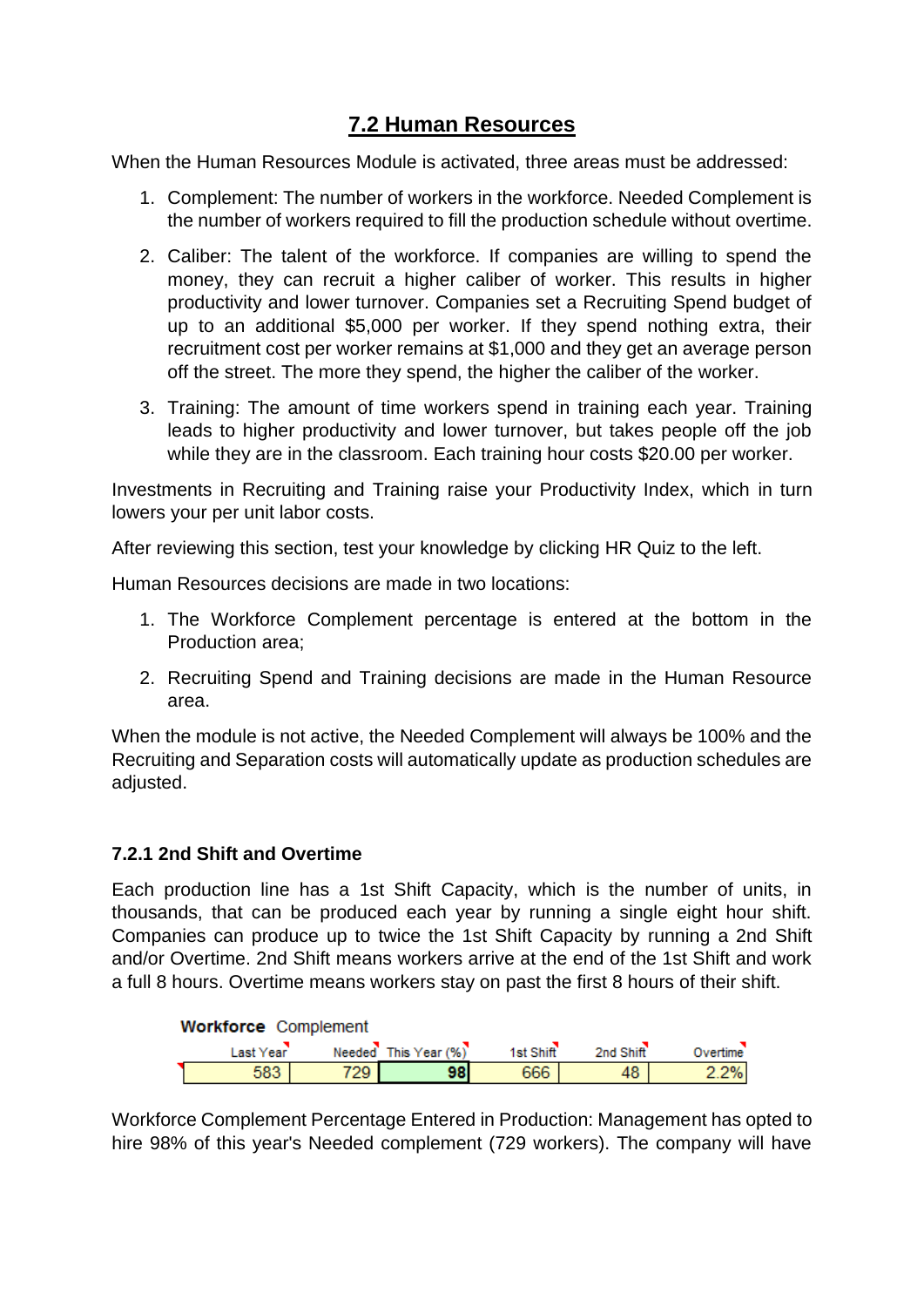666 1st Shift workers and 48 2nd Shift workers for a total of 714. Some of these will work Overtime hours, which will account for 2.2% of the production schedule.

In the Production area's Workforce Complement row, the This Year (%) cell conveys the percentage of the Needed Complement that will be hired this year. 100% means that every job slot will be filled. While you can enter a percentage in excess of 100, the system will reject this entry and only hire the Needed Complement.

As a matter of policy, your company might want to hire fewer than the Needed complement. For example, a company buys automation that will become operational the following year. The managers know that next year the company will not need as many workers. The company can save recruitment costs this year and separation costs next year if it asks 1st Shift employees to work on Overtime versus hiring 2nd Shift workers who will be let go in a year's time.

However, Overtime can erode a company's Productivity Index.

## **7.2.2 Productivity Index**

As decisions are entered, a projection of this year's Productivity Index will display on the Human Resources page. The higher the index, the lower the company's per unit labor cost (see 7.1.3 for a detailed explanation of the Productivity Index and labor costs).

Human Resources Recruiting Spend and Training budgets are not entered in thousands. To spend \$5,000, enter 5000.

| <b>STAFFING</b>             | Last Year | <b>This Year</b> |
|-----------------------------|-----------|------------------|
| <b>Needed Complement</b>    | 729       | 729              |
| Complement%                 | 100%      | 98%              |
| 1st Shift Complement        | 583       | 666              |
| 2nd Shift Complement        | 0         | 48               |
| Overtime%                   | 25.0%     | 2.2%             |
| <b>Turnover Rate</b>        | 9.5%      | 7.2%             |
| New Employees               | 55        | 183              |
| Separated Employees         | 146       |                  |
| <b>Recruiting Spend</b>     | \$0       | \$0              |
| <b>Training Hours</b>       | 80        | 80               |
| <b>Productivity Index</b>   | 100.0%    | 100.5%           |
|                             |           |                  |
| <b>Recruiting Cost</b>      |           | \$183            |
| <b>Separation Cost</b>      |           | \$0              |
| <b>Training Cost</b>        |           | \$1,143          |
| <b>Total HR Admin Costs</b> |           | \$1,326          |

Training Hours and Recruiting Spend Entered in Human Resources: The company has decided to ask each worker to go through 80 hours training in the upcoming year. Training is projected to increase the Productivity Index 0.5%. Investing in Recruiting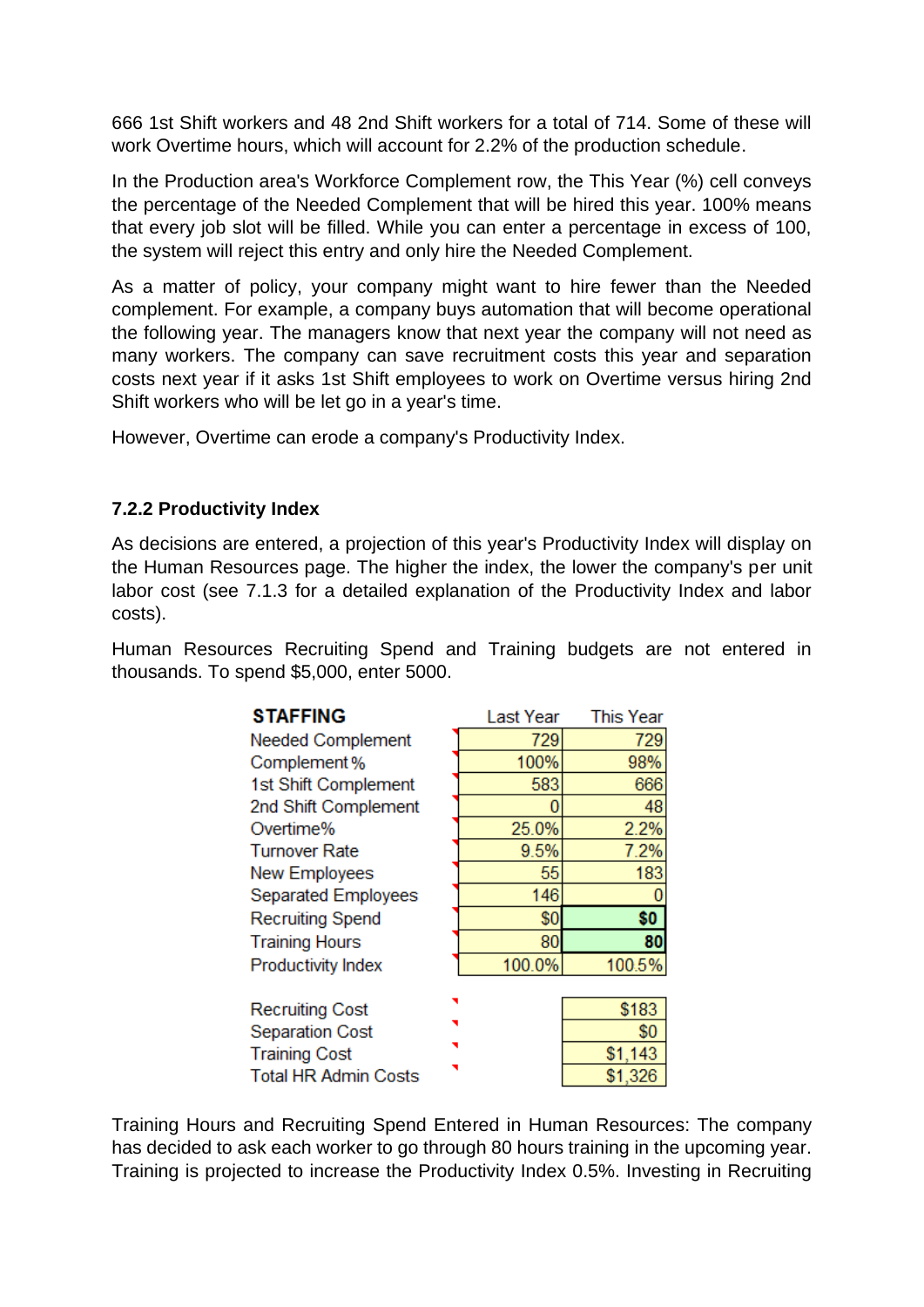Spend, which are bonuses to hire a better caliber worker, would also raise the Productivity Index.

If Labor Negotiations are scheduled, increases in the Productivity Index can be lost if the company uses a low wage/benefit tactic. The Productivity Index can never fall below 100%.

After the round is processed, the results of all HR investments appear on page 12 of the Capstone Courier in the HR/TQM Report.

## **7.2.3 Human Resource Definitions**

Needed Complement: The number of workers needed this year if the company is to avoid overtime.

Complement: The number of workers in your workforce this year. This year's complement percentage is entered on the Production spreadsheet in the This Year (%) column. It also appears in the second row of the Human Resource spreadsheet. Suppose you enter a percentage that is less than 100. Employees must work overtime to complete the work schedule. Excessive overtime drags down productivity and increases turnover. 2nd Shift and overtime workers cost 50% more per hour than workers on 1st Shift.

1st Shift Complement: For each product, if your schedules are less than or equal to the 1st Shift Capacity, your workers will only be used on a 1st Shift.

2nd Shift Complement: If for any product your schedule is greater than your 1st Shift Capacity, and if the This Year (%) is at or near 100%, workers will be added to a 2nd Shift. 2nd Shift workers are paid 50% more per hour than 1st Shift workers. 2nd Shift scheduling has no impact upon the Productivity Index.

Overtime Percent: The percentage of work performed on overtime. 100% means that every 1st Shift worker is doing a double shift. 15% means that, on average, workers perform 15% overtime. Overtime increases turnover and drags down productivity.

Turnover Rate: The percentage of workers who left the company last year, excluding downsizing. About 5% is rooted in unavoidable factors like retirement, relocation and weeding out poor workers. Remaining turnover is a function of employee dissatisfaction. The best workers leave first. Turnover is driven down by Recruiting Spend and Training Hours. Turnover also goes up as a result of overtime and a substandard compensation package from the Labor Negotiation.

The Turnover Rate ignores downsizing factors. It reflects the turnover in the population of workers that you keep after downsizing (that is, reducing production schedules or increasing automation).

New Employees: Employees recruited this year. At a minimum, New Employees reflects replacement of workers lost during the course of the year to turnover. It also